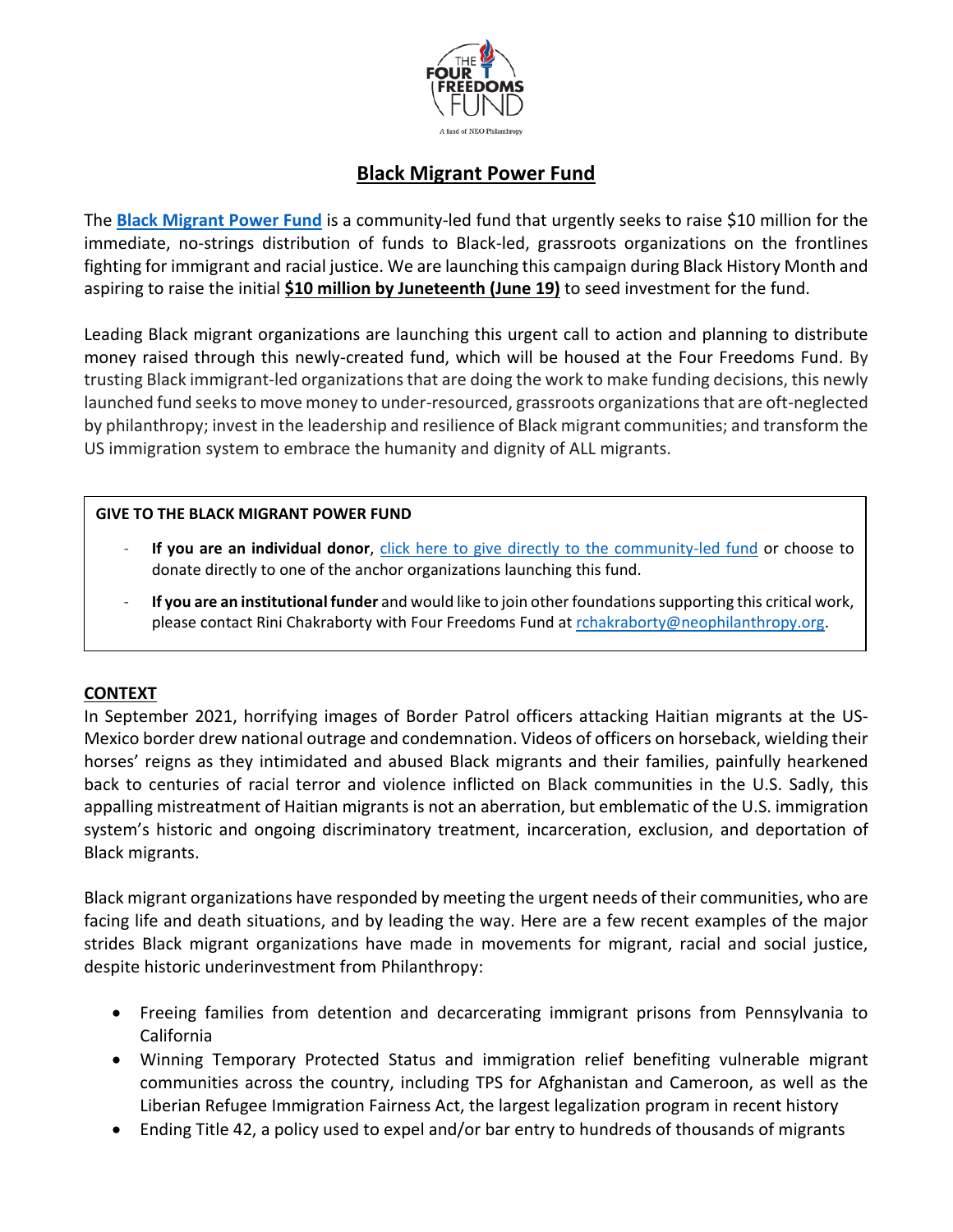Resources are urgently needed to build on these wins, confront intersecting crises and fight to dismantle racist immigration policies and practices. **By supporting the Black Migrant Power Fund, you are:**

- *Abolishing* **stark funding gaps and historic philanthropic underinvestment.** The [Philanthropic](https://racialequity.org/mismatched/)  [Initiative for Racial Equity](https://racialequity.org/mismatched/) found that funding for racial justice, grassroots organizing, and movement-oriented work remains low – even after the racial justice uprisings of 2020. Similarly, the [National Committee for Responsive Philanthropy's recent analysis](https://www.ncrp.org/2022/05/black-migrant-justice-groups-deserve-more-than-a-drop-in-the-bucket.html) of Candid data found that *merely 1.4% of foundation funding for the pro-immigrant, pro-refugee movement in the U.S. goes to groups whose primary focus is Black migrant communities.*
- *Strengthening* **the humanitarian and power-building infrastructure needed to address current needs and the future flow of migrant communities into the U.S.**. Black immigrants are the fastest growing segment of the immigrant population in the U.S.. According to a new [Pew report,](https://nam02.safelinks.protection.outlook.com/?url=https%3A%2F%2Flink.axios.com%2Fclick%2F26562886.91313%2FaHR0cHM6Ly93d3cucGV3cmVzZWFyY2gub3JnL2ZhY3QtdGFuay8yMDIyLzAxLzI3L2tleS1maW5kaW5ncy1hYm91dC1ibGFjay1pbW1pZ3JhbnRzLWluLXRoZS11LXMvP3V0bV9zb3VyY2U9bmV3c2xldHRlciZ1dG1fbWVkaXVtPWVtYWlsJnV0bV9jYW1wYWlnbj1uZXdzbGV0dGVyX2F4aW9zcG0mc3RyZWFtPXRvcA%2F591f8c17dd4c2905618b4696B358e1a2a&data=04%7C01%7CRChakraborty%40neophilanthropy.org%7C7d179064b1ce4e029b5908d9e5d30eda%7Cd0a839f8ba594bdea99f294947b9bee7%7C1%7C0%7C637793516963186149%7CUnknown%7CTWFpbGZsb3d8eyJWIjoiMC4wLjAwMDAiLCJQIjoiV2luMzIiLCJBTiI6Ik1haWwiLCJXVCI6Mn0%3D%7C3000&sdata=pOl1Ief4ufTSk11J5yhQrOVXY6YfBEaaFSxjzYPzQL4%3D&reserved=0) the number of Black immigrants in the U.S. increased by 475% over the last 40 years – with onethird of the U.S. Black population projected to be foreign-born by 2060.
- *Being strategic* **about using your dollars to strike at the root-causes of forced migration, displacement and criminalization.** Centering Black liberation should be a philanthropic mandate since anti-Black racism is a core tenet of the harmful immigration system our movement aims to transform.

# **GOALS**

The Black Migrant Power Fund is a community-led fund that will move immediate, no-strings funding to Black-led, grassroots organizations that are on the frontlines of addressing the urgent needs of Black migrants and building power with and for Black immigrants in the U.S. By trusting Black immigrant-led organizationsthat are doing the work to make funding decisions, this newly launched fund seeks to move money to under-resourced, grassroots organizations that are oft-neglected by philanthropy; invest in the leadership and resilience of Black migrant communities; and transform the U.S. immigration system to embrace the humanity and dignity of ALL migrants – including Black people.

#### **PROCESS**

Following a funder briefing on *Centering Collective Black Power for Migrant and Racial Justice* last October, several Black migrant organizations (listed below) called on funders to raise \$10 million in initial funding to benefit Black immigrant justice organizations in 2022. These groups partner with one another and center Black, LGBTQI+, undocumented, youth, and formerly incarcerated leadership to lead transformative change with their communities.

A number of these exemplary Black-led organizations are grantees of the Four Freedoms Fund, which is hosting this fund. Ola Osaze, the former co-director of BLMP and current FFF Deputy Director, is working with Black migrant organizational leaders to develop a community-led grantmaking process as part of this fund. The [National Committee for Responsive Philanthropy](https://nam02.safelinks.protection.outlook.com/?url=https%3A%2F%2Fwww.ncrp.org%2Fabout-us&data=04%7C01%7Cegelbaum%40neophilanthropy.org%7C6028bd9421d048a8df4408d9eb4684e9%7Cd0a839f8ba594bdea99f294947b9bee7%7C1%7C0%7C637799510391779733%7CUnknown%7CTWFpbGZsb3d8eyJWIjoiMC4wLjAwMDAiLCJQIjoiV2luMzIiLCJBTiI6Ik1haWwiLCJXVCI6Mn0%3D%7C3000&sdata=%2FjxgRBTOgvP91XmdD04NJXJ7EN3zm94FQhA5wWyIavg%3D&reserved=0) is assisting with strategy and outreach.

#### **GOVERNANCE & GRANTMAKING** *(IN PROCESS)*

The 13 Black migrant organizational partners will comprise the BMPF Steering Committee, making decisions about the vision, structure, as well as priorities and strategies. A Grantmaking Subcommittee will assemble twice during our inaugural year to implement a grantmaking strategy that prioritizes local and regional partners, organizations that experience the greatest funding gaps, and rapid response needs to address emerging or longstanding crises. BMPF will also tap into FFF's treasure trove of capacity